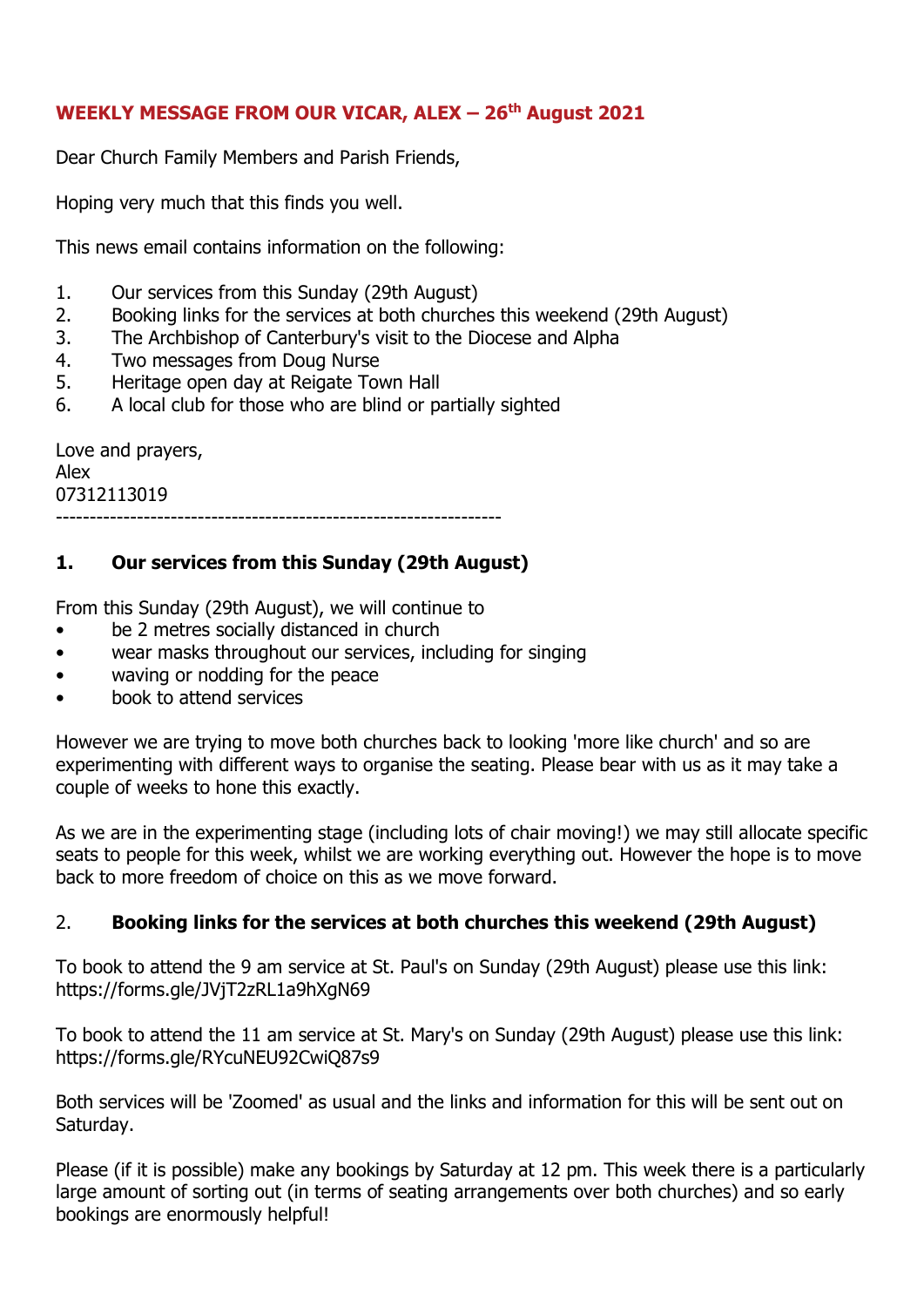# **3. The Archbishop of Canterbury's visit to the Diocese and Alpha**

As many of us are aware, the Archbishop of Canterbury is visiting our Diocese between the 24th and 26th September.

As part of this weekend, there will be a big event on the evening of Friday 24th September for church families, at The Lakeside Centre near Camberley at 8pm, for which tickets can be booked on this link: https://www.eventbrite.co.uk/e/an-evening-with-justin-welby-tickets-160856571335

This will be followed by smaller, more local, deanery events and the one for Epsom deanery (ours) is at 3.30pm on Saturday 25th September at Blenheim High School. We are encouraged to invite friends who may not be familiar with church to attend this event with us.

More information can be found, and tickets can also be booked, on this link: https://www.eventbrite.co.uk/e/big-questions-with-the-archbishop-of-canterbury-epsom-tickets-162246091427

Two flyers about this event are attached. David Senior says there have been some booking problems, but these have been fixed. He advises we book swiftly to avoid missing out if tickets sell out.

Following this weekend we will be running ZOOM Alpha (ie Alpha on Zoom) in the parish on Wednesday evenings, which will be headed up by Andrew Shaw and a team of helpers. More information will follow next week and then throughout September, but please be thinking about whether this is of interest to you and / or about others who may wish to join in too.

## **4. Two messages from Doug Nurse**

Here are two rather lovely messages from Doug Nurse:

a) Sunday 12th September.

You are invited to bring a picnic to our garden at 117 Wilmot Way, Banstead Surrey SM72QA. 1-3 pm.

Bring a chair or blanket to sit on and a drink. Please let us know if you are coming 01737 355670

b) Possible canal trip.

Anyone interested. For 12 people 90 mins £15 for 3 hrs £21. Date to be arranged. Let me know on 01737 355670

# **5. Heritage Open Day at Reigate Town Hall**

Reigate Town Hall are holding a heritage open day on Saturday 11th September, for which a flyer is attached in case it is of interest.

# **6. A local club for those who are blind or partially sighted**

Peter Wilson, who lives near St. Paul's and is a friend of the parish - regularly supporting the food bank - runs a club for those who are blind or partially sighted, which is starting up again on Monday 6th September.

It is on the first Monday of every month (unless a bank holiday, where it moves to the second Monday). Meetings run from 2-4pm, with a charge of £2 a meeting and there are refreshments and entertainments put on.